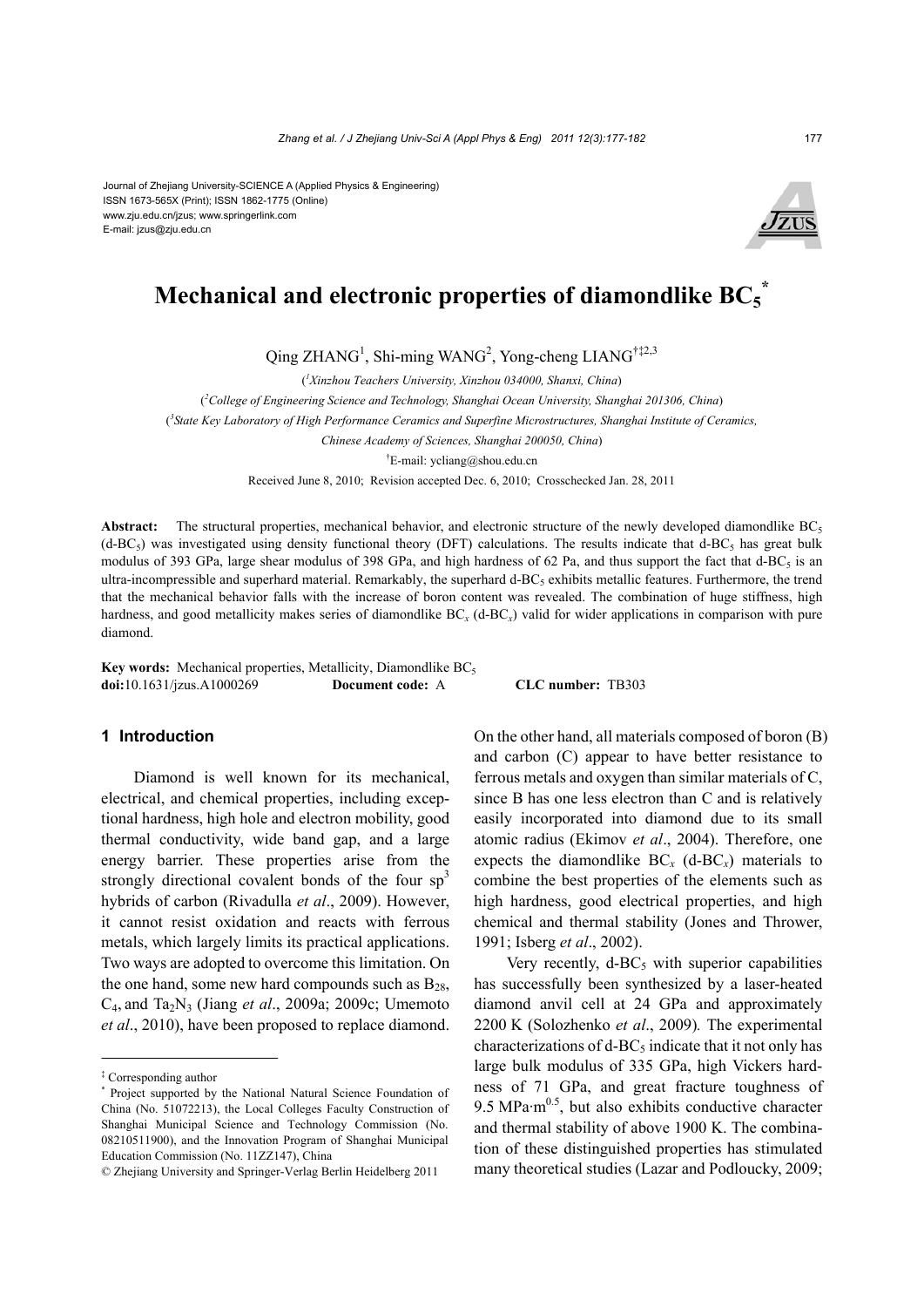Wang and Wang, 2009; Zhang *et al*., 2009; Nkambule and Lowther, 2010). Nevertheless, the exact crystal structure has not been experimentally definitively determined due to the similar atomic numbers between B and C, which has led to different and even contradictory reports on  $d$ -BC<sub>5</sub> crystal structure and mechanical properties (Calandra and Mauri, 2008; Yao *et al.*, 2009; Zhang *et al*., 2009; Nkambule and Lowther, 2010). To fully explore the physical properties of  $d$ -BC<sub>5</sub>, systematic accurate calculations that can provide further details about structural properties, mechanical behavior, and electronic structure therefore are highly desired.

In this work, based on our previous works (Liang *et al*., 2009c), first-principles plane-wave pseudopotential method is further performed to systematically study the structural properties, mechanical behavior, and electronic structure of  $d$ -BC<sub>5</sub> along with diamond and  $d$ -BC<sub>7</sub>. Our calculated results not only support  $d$ -BC<sub>5</sub> to be an ultra-incompressible and superhard material, but also indicate that it is mechanically stable and metallic. Moreover, it is found that the mechanical behavior of diamond,  $d$ -BC<sub>7</sub>, and  $d$ -BC<sub>5</sub> drop slightly with the increase of B composition.

## **2 Calculation methods**

Our calculations on d-BC $_5$ , d-BC $_7$ , and diamond are performed using Beijing simulation tool of atom technology code (Fang and Terakura, 2002) based on the plane-wave basis sets and Vanderbilt ultrasoft pseudopotentials (Vanderbilt, 1990). We use both local density approximation (LDA-PW91) (Perdew and Wang, 1992) and generalized gradient approximation (GGA-PBE96) (Perdew *et al*., 1996) for the exchange correlation functional.

After carefully checking the convergences of total energy and force with respect to the cutoff energy and the number of *k*-points, we employ 490 eV as a cutoff energy of plane-wave basis for all the systems and the dense  $12\times12\times12$ ,  $12\times12\times12$ , and 12×12×6 Monkhorst-Pack *k*-points meshes for diamond,  $d$ -BC $_7$ , and  $d$ -BC $_5$ , respectively. For the three systems, the converged absolute total energy and atom force are less than  $10^{-4}$  eV and  $10^{-3}$  eV/Å, respectively. The tetrahedron method has been performed for the Brillouin zone integration.

# **3 Results and discussion**

## **3.1 Equation of states**

Since X-ray diffraction cannot differentiate B from C due to their similar atomic numbers, a definitive identification of the exact positions of B atoms has not been experimentally obtained for  $d$ -BC<sub>5</sub>. Solozhenko *et al.* (2009) have interpreted their experiment in terms of a pseudocubic structure (*a*= 0.3635 nm). Implicit in such a structure is an assumption that the formation has B atoms arranged regularly within the diamond lattice and B is thought to be randomly substituting for C. The conclusion of the disordered  $d$ -BC<sub>5</sub> phase is supported by the theoretical work of Jiang *et al*. (2009b). However, the disordered position of B atoms does not affect the mechanical properties (Lazar and Podloucky, 2009). Based on the concept of Calandra and Mauri (2008), we have substituted B for C and performed a structural optimization. The obtained structure of  $d$ -BC<sub>5</sub> is a hexagonal symmetry, which in fact comes from 2.3% elongation of a cubic structure along the (1, 1, 1) direction. For  $d$ -BC<sub>7</sub>, the unit cell of diamond with one B atom replacing one C atom has been adopted. Fig. 1 schematically shows the geometric structures of diamond,  $d$ -BC<sub>7</sub>, and  $d$ -BC<sub>5</sub>.



Fig. 1 Unit cell structures for diamond (a),  $d-BC_7$  (b), and  $d-BC_5$  (c)

Total-energy calculations on  $d$ -BC<sub>5</sub>,  $d$ -BC<sub>7</sub>, and diamond have been performed over a wide range of primitive cell volumes. The three-order Birch Murnaghan equation of state (EOS) (Liang *et al*., 2009a) is used as a fitting curve to the calculated values of total energy and volume. The obtained results of equilibrium lattice constants, volume, bulk modulus, and pressure derivative for  $d$ -BC<sub>5</sub>,  $d$ -BC<sub>7</sub>, and diamond are listed in Table 1. In general, LDA usually overestimates the elastic properties but underestimates the lattice constants, whereas the reverse holds for GGA, so the averages of the GGA and LDA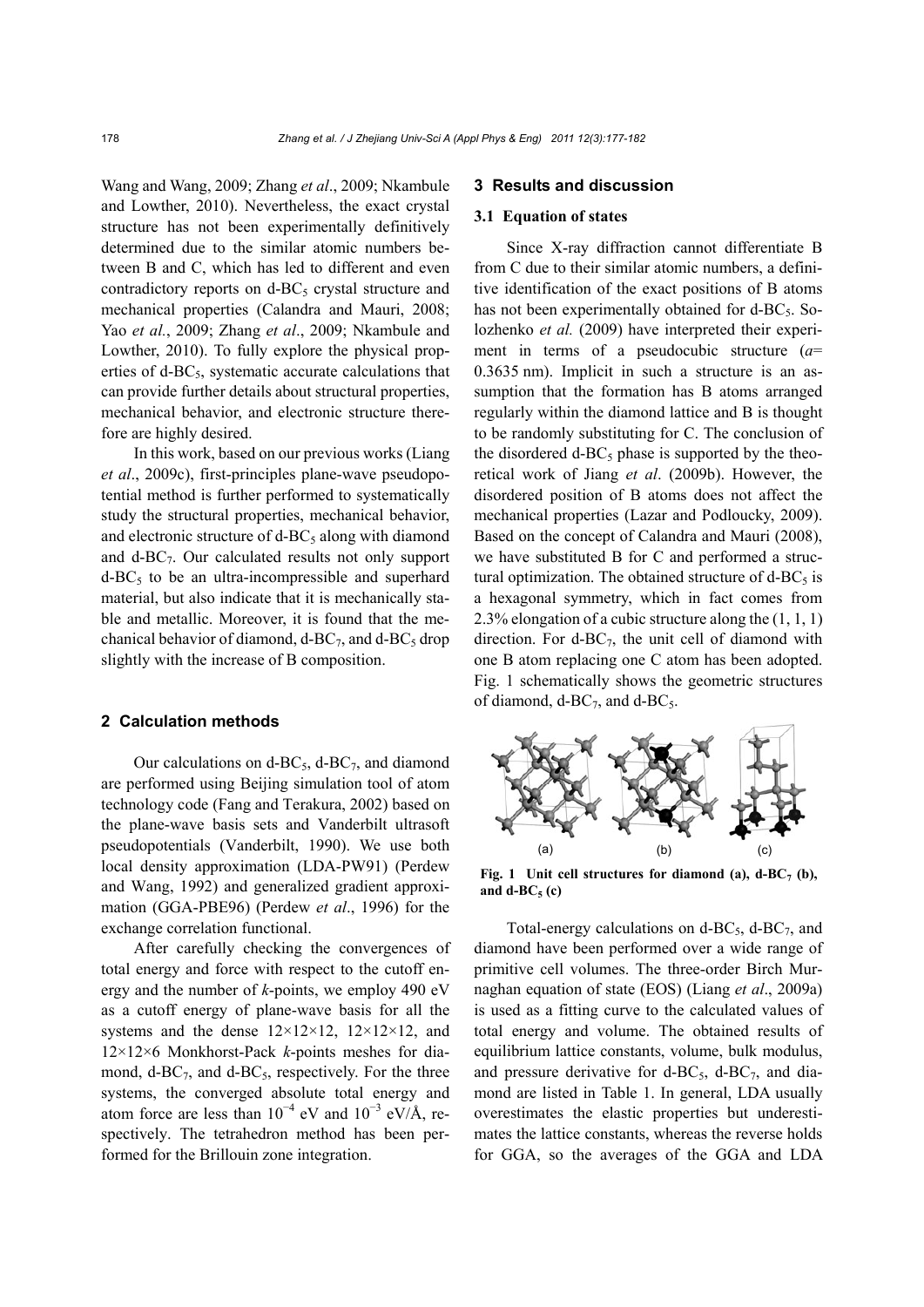results have been used in our following discussion. From this table, it can be seen that the equilibrium volume increases but the bulk modulus steadily decreases with the increase of B composition. The bulk moduli of diamond and  $d$ -BC<sub>7</sub> have been predicted to be 452 and 402 GPa, respectively, which agree well with the respective experimental result of 446 GPa (Occelli *et al*., 2003) and the theoretical result of 403 GPa (Lowther, 2005), suggesting the validity of our results. Our calculated equilibrium volume of d-BC<sub>5</sub> (5.906×10<sup>-3</sup> nm<sup>3</sup>/atom) is within 1.6% deviation from the experimental data  $(6.004\times10^{-3} \text{ nm}^3/\text{atom})$ , and the experimental bulk modulus (335 GPa) is 15% smaller than our prediction (393 GPa). Hence,  $d$ -BC<sub>5</sub>,  $d$ -BC<sub>7</sub>, and diamond are all ultra-incompressible materials.

**Table 1 Equilibrium lattice constants** *a* **and** *c***, volume**   $V_0$ , bulk modulus  $B_0$ , and pressure derivative  $B_0'$  for **d-BC5, d-BC7, and diamond at zero pressure**

| Material        | Method     | a     | $\mathcal{C}_{0}$ | $V_0$                                            | B <sub>0</sub> | $B_0'$ |
|-----------------|------------|-------|-------------------|--------------------------------------------------|----------------|--------|
|                 |            | (nm)  | (nm)              | $(10^{-3} \text{ nm}^3/\text{atom})$ (GPa) (GPa) |                |        |
| Diamond LDA     |            | 0.353 | 0.353             | 5.508                                            | 469            | 3.59   |
|                 | GGA        |       | 0.357 0.357       | 5.693                                            | 435            | 3.66   |
|                 | Average    |       | 0.355 0.355       | 5.601                                            | 452            | 3.63   |
| BC <sub>7</sub> | LDA.       |       | 0.358 0.358       | 5.733                                            | 417            | 3.58   |
|                 | GGA        |       | 0.362 0.362       | 5.933                                            | 387            | 3.66   |
|                 | Average    |       | 0.360 0.360       | 5.833                                            | 402            | 3.62   |
| BC <sub>5</sub> | <b>LDA</b> |       | 0.252 0.632       | 5.805                                            | 407            | 3.58   |
|                 | GGA        |       | 0.255 0.639       | 6.006                                            | 379            | 3.62   |
|                 | Average    |       | 0.254 0.636       | 5.906                                            | 393            | 3.60   |

LDA: local density approximation; GGA: generalized gradient approximation

In order to compare the volume compressibility of d-BC $_5$ , d-BC $_7$ , and diamond under pressure, the pressure dependence of the relative volume are plotted in Fig. 2. Cubic boron nitride (c-BN) is calculated for comparison (Liang and Zhang, 2007). As can be seen from Fig. 2, diamond is still the lowest compressible material. The trend among the curves indicates the compressibility increases in the order of diamond $\rightarrow$ d-BC<sub>7</sub> $\rightarrow$ d-BC<sub>5</sub> $\rightarrow$ c-BN, and verifies again that  $d$ -BC<sub>5</sub> is an ultra-incompressible material.

# **3.2 Mechanical properties**

Elastic constants describe the linear response to external strain in a solid crystal, and are indispensable in catching the mechanical behavior of crystals and in designing superhard materials. The complete sets of elastic constants for diamond,  $d$ -BC<sub>7</sub>, and  $d$ -BC<sub>5</sub> at



**Fig. 2 Calculated pressure-volume relations for diamond,**  $d$ -BC<sub>7</sub>,  $d$ -BC<sub>5</sub>, and c-BN

zero pressure have been accurately evaluated by the first-principles methods developed by us (Liang *et al*. 2009a), which have been demonstrated to provide reliable predictions of mechanical properties of various systems (Liang *et al*., 2008a; 2008b; 2009b). At the same time, their Young's modulus, shear modulus, and Poisson's ratio can be calculated by the Voight-Reuss-Hill method (Liang *et al*., 2009a).

The obtained results of elastic constants, shear moduli, Young's moduli, and Poisson's ratios for  $d-BC_5$ ,  $d-BC_7$ , and diamond are summarized in Table 2. Firstly, we have checked the mechanical stability of the three crystals according to the Born-Huang criterion (Born and Huang, 1956). Our results satisfy the criteria of cubic or hexagonal crystals, and it follows that  $d$ -BC<sub>5</sub>,  $d$ -BC<sub>7</sub>, and diamond are stable, which theoretically supports the experimental conclusion that there exists a continuous series of d-BC*<sup>x</sup>* (*x*≥5) solid solution (Solozhenko *et al*., 2009). Secondly, we can note that Young's modulus (shear modulus) decreases from 1153 GPa (536 GPa) for diamond to 918 GPa (410 GPa) for d-BC $_7$ , and to 894 GPa (389 GPa) for d-BC<sub>5</sub>. Nevertheless, the values of Poisson's ratio increase from 0.076 for diamond to 0.119 for d-BC<sub>7</sub> and to 0.123 for d-BC<sub>5</sub>. These trends indicate the mechanical properties of  $d$ -BC<sub>x</sub> drop with the increase of B content. Finally, we clearly notice that the shear modulus and the elastic constant  $C_{44}$  of  $d$ -BC<sub>5</sub>, indirectly controlling its hardness, are estimated to be 398 and 392 GPa, respectively. Compared with the hardest diamond, the two values of  $d$ -BC<sub>5</sub> are smaller by 26% and 32%, respectively, but they still match the second hard material c-BN (*G*=403 GPa, *C*44=479 GPa) (Liang and Zhang, 2007).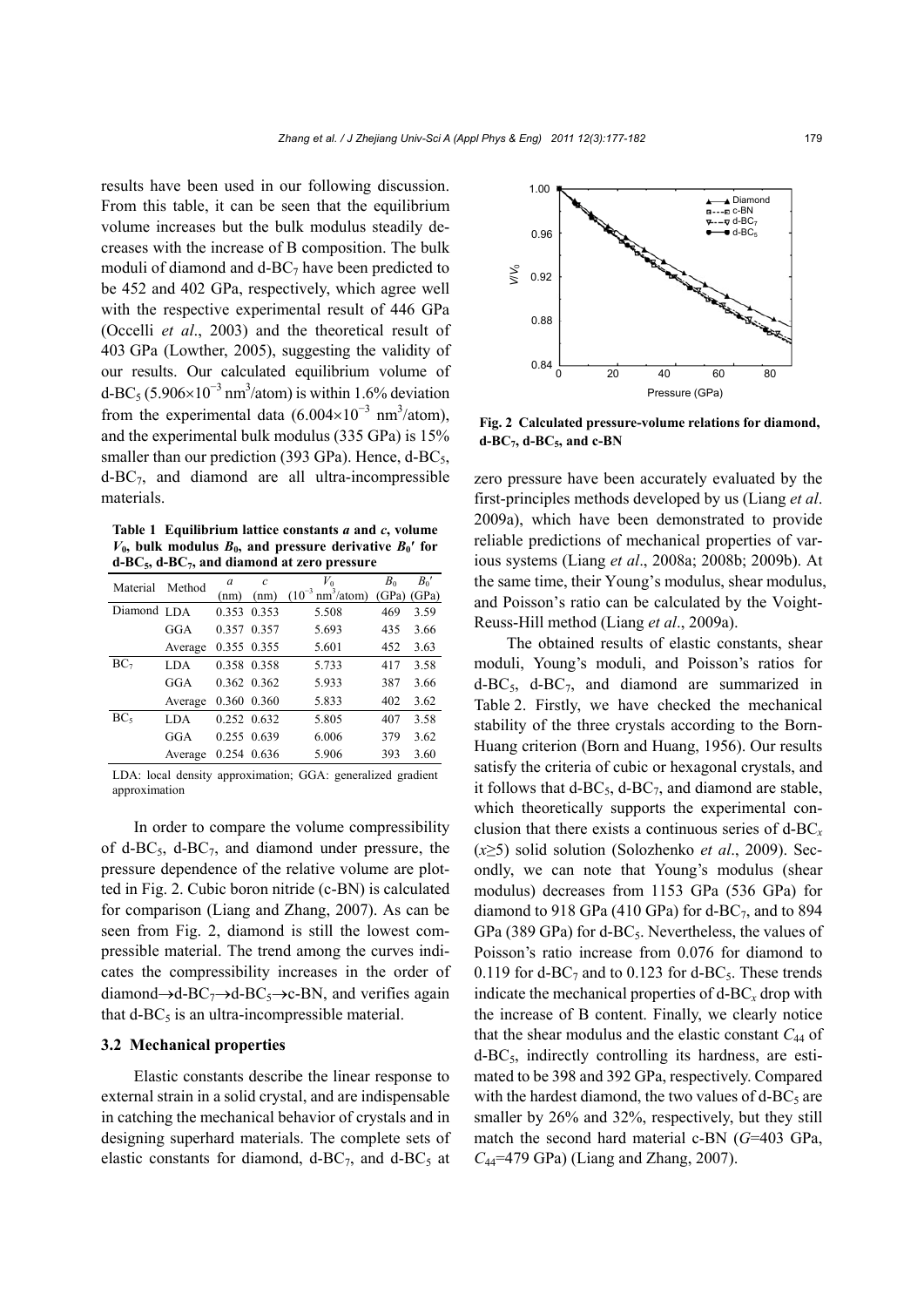| Material        | Method  | Elastic constant (GPa) |          |          |          | G(GPa)   | E(GPa) | v    | $H_V$ (GPa) |    |
|-----------------|---------|------------------------|----------|----------|----------|----------|--------|------|-------------|----|
|                 |         | $C_{11}$               | $C_{12}$ | $C_{13}$ | $C_{33}$ | $C_{44}$ |        |      |             |    |
| Diamond         | LDA     | 1106                   | 151      | 151      | 1106     | 604      | 550    | 1186 | 0.079       | 94 |
|                 | GGA     | 1053                   | 127      | 127      | 1053     | 565      | 522    | 1119 | 0.072       | 90 |
|                 | Average | 1080                   | 139      | 139      | 1080     | 585      | 536    | 1153 | 0.076       | 92 |
| BC <sub>7</sub> | LDA     | 807                    | 222      | 222      | 807      | 537      | 421    | 945  | 0.122       | 64 |
|                 | GGA     | 769                    | 196      | 196      | 769      | 498      | 399    | 891  | 0.116       | 61 |
|                 | Average | 788                    | 209      | 209      | 788      | 518      | 410    | 918  | 0.119       | 63 |
| BC <sub>5</sub> | LDA     | 931                    | 194      | 69       | 1164     | 401      | 410    | 922  | 0.125       | 63 |
|                 | GGA     | 865                    | 177      | 64       | 1086     | 382      | 386    | 865  | 0.121       | 60 |
|                 | Average | 898                    | 186      | 67       | 1125     | 392      | 398    | 894  | 0.123       | 62 |

Table 2 Elastic constants  $C_{ij}$ , shear modulus  $G$ , Young's modulus  $E$ , Poisson's ratio  $v$ , and hardness  $H_V$  for d-BC<sub>5</sub>, **d-BC7**, **and diamond**

LDA: local density approximation; GGA: generalized gradient approximation

It has now been well recognized that the bulk modulus and shear modulus of a crystal are not always directly correlated with its hardness, and it therefore is vital to calculate the hardness of  $d$ -BC<sub>5</sub>,  $d$ -BC<sub>7</sub>, and diamond. According to the recent theory of hardness estimation (Gao *et al*., 2003; Šimůnek and Vackář, 2006), the hardness may be mainly determined by the electron concentration, bond length, and degree of covalent bonding. Our calculated hardness values of  $d$ -BC<sub>5</sub>,  $d$ -BC<sub>7</sub>, and diamond are obtained from the following equations:

$$
H = \frac{C}{\Omega} n \left( \prod_{i,j=1}^{n} N_{ij} S_{ij} \right)^{1/n} e^{-\sigma f_e}, \qquad (1)
$$

$$
f_e = 1 - \left[ k \left( \prod_{i=1}^k e_i \right)^{1/k} / \sum_{i=1}^k e_i \right]^2, \tag{2}
$$

where all parameters refer to the original paper (Šimůnek and Vackář, 2006). All data of hardness are also listed in Table 2. The hardness of diamond is 92 GPa, which is consistent with the other theoretical and experimental data of 93.6, 96, and 90 GPa (Gao *et al*., 2003), suggesting the accuracy of our predictions. For  $d$ -BC<sub>5</sub>, the theoretical hardness is approximately 62 GPa. The hardness of d-BC $_7$  (63 GPa) is slightly larger than that of  $d$ -BC<sub>5</sub>. The present calculations of hardness therefore support  $d$ -BC<sub>5</sub> an ultrahard material (>40 GPa).

## **3.3 Microscopic mechanisms**

It is very helpful to understand the mechanical properties that we have studied, i.e., the crystal and electronic structures of d-BC $_5$ , d-BC $_7$ , and diamond.

Diamond has widely been viewed as the hardest material (92GPa) and also has the highest bulk modulus (452 GPa) and shear modulus (536 GPa). High valence electron concentration  $(715 \text{ electrons/nm}^3)$ , short bond length (0.154 nm), pure covalent bond, and 3D network of high symmetry are responsible for its high hardness and ultra stiffness. As the B content gradually increases, the valence electron concentration falls and the bond lengths increase, which results in the drop in hardness and incompressibility. For d-BC5, its valence electron concentration decreases to  $677$  electrons/nm<sup>3</sup> and the bond length splits into non-equivalent distances: a long one of 0.162 nm and a short one of 0.160 nm.

The density of states (DOS) for the d-BC<sub>5</sub>,  $d$ -BC<sub>7</sub>, and diamond crystals have been calculated using first-principle calculations and presented in Fig. 3. It is well known that most superhard materials with strongly covalent bonds are semiconductors or insulators. As expected in Fig. 3, diamond shows insulator properties. Surprisingly, the  $d-BC_5$  and  $d$ -BC<sub>7</sub> crystals show the metallic feature, as the band gap around the Fermi level could not be observed. The fortunate combination of excellent mechanical properties and the electrical conductivity make this series of d-BC*<sup>x</sup>* an extreme superabrasive and promising functional material for electronics in hightemperature and high-pressure conditions. From Fig. 3, we can see that  $sp<sup>3</sup>$  hybridizations of C or B split into bonding states and anti-bonding states. In the case of diamond, its bonding states  $(-14 \text{ to } -1 \text{ eV})$ have fully been occupied whereas its anti-bonding states (>3 eV) have been empty. Since the valence electron number decreases from C to B, the bonding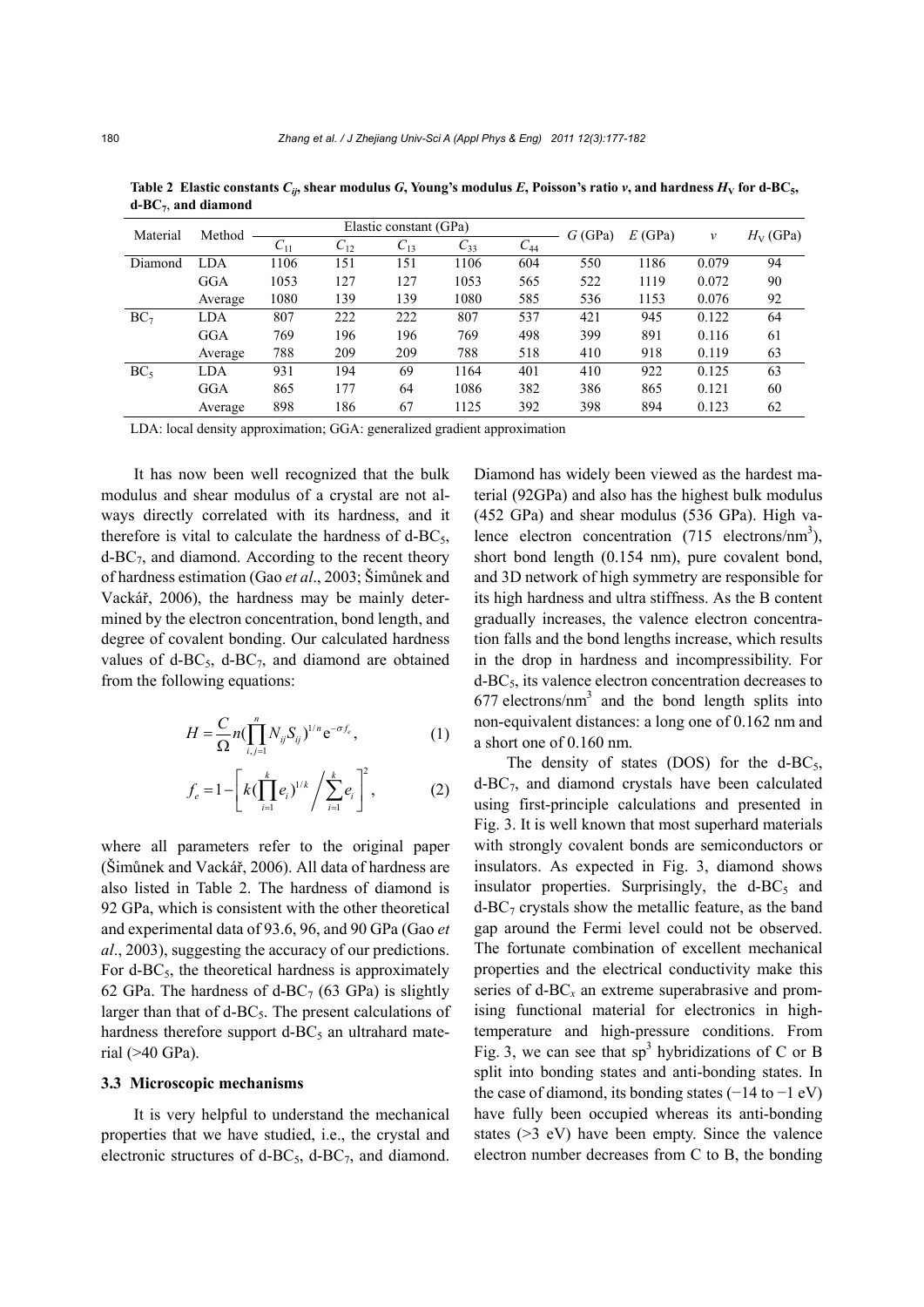states of d-BC<sub>5</sub> and d-BC<sub>7</sub> have been partially occupied, and thus their mechanical properties gradually fall with the increase of B content.



**Fig. 3 Total and partial density of states (DOS) of dia**mond (a),  $d$ -BC<sub>7</sub> (b), and  $d$ -BC<sub>5</sub> (c)

# **4 Conclusions**

In summary, the structural properties, mechanical behavior, and electronic structures of  $d-BC_5$ ,  $d$ -BC $<sub>7</sub>$ , and diamond have been systematically studied</sub> by performing first-principles calculations. Our predicted bulk modulus, elastic constant *C*44, shear modulus, and theoretical hardness of  $d$ -BC<sub>5</sub> are in the ranges of 379–407, 382–401, 386–410, and 60–63 GPa, respectively. Our theoretical investigations not only support that  $d-BC_5$  is an ultraincompressible and superhard material, but also show that it is mechanically stable and metallic. In addition, the trend of mechanical behavior for  $d$ -BC<sub>5</sub>,  $d$ -BC<sub>7</sub>, and diamond has been qualitatively clarified from the crystal structures and electronic mechanisms. This class of metallic and superhard materials may allow us to replace pure diamond in some applications at extreme conditions of high temperatures and high pressures.

#### **References**

- Born, M., Huang, K., 1956. Dynamical Theory of Crystal Lattices. Clarendon, Oxford.
- Calandra, M., Mauri, F., 2008. High- $T_c$  superconductivity in superhard diamondlike BC<sub>5</sub>. *Physical Review Letters*, **101**(1):016401-4. [doi:10.1103/PhysRevLett.101.016401]
- Ekimov, E.A., Sidorov, V.A., Bauer, E.D., Mel′nik, N.N., Curro, N.J., Thompson, J.D., Stishov, S.M., 2004. Superconductivity in diamond. *Nature*, **428**(6982):542-545. [doi:10.1038/nature02449]
- Fang, Z., Terakura, K., 2002. Structural distortion and magnetism in transition metal oxides: crucial roles of orbital degrees of freedom. *Journal of Physics Condensed Matter*, **14**(11):3001-3014. [doi:10.1088/0953-8984/4/11/312]
- Gao, F., He, J., Wu, E., Liu, S., Yu, D., Li, D., Zhang, S., Tian, Y., 2003. Hardness of covalent crystals. *Physical Review Letters*, **91**(1):015502-4. [doi:10.1103/PhysRevLett.91. 015502]
- Isberg, J., Hammersberg, J., Johansson, E., Wikström, T., Twitchen, D.J., Whitehead, A.J., Coe, S.E., Scarsbrook, G.A., 2002. High carrier mobility in single-crystal plasma-deposited diamond. *Science*, **297**(5587):1670- 1672. [doi:10.1126/science.1074374]
- Jiang, C., Lin, Z., Zhang, J., Zhao, Y., 2009a. First-principles prediction of mechanical properties of gamma-boron. *Applied Physics Letters*, **94**(19):191906-3. [doi:10.1063/ 1.3133943]
- Jiang, C., Lin, Z., Zhao, Y., 2009b. Superhard diamondlike BC5: a first-principles investigation. *Physical Review B*, **80**(18):184101-6. [doi:10.1103/PhysRevB.80.184101]
- Jiang, C., Lin, Z., Zhao, Y., 2009c. Thermodynamic and mechanical stabilities of tantalum nitride. *Physical Review Letters*, **103**(18):185501-4. [doi:10.1103/PhysRevLett. 103.85501]
- Jones, L.E., Thrower, P.A., 1991. Influence of boron on carbon fiber microstructure, physical properties, and oxidation behavior. *Carbon*, **29**(2):251-269. [doi:10.1016/0008- 6223(91)90076-U]
- Lazar, P., Podloucky, R., 2009. Mechanical properties of superhard BC5. *Applied Physics Letters*, **94**(25):251904-3. [doi:10.1063/1.3159627]
- Liang, Y., Zhang, B., 2007. Mechanical and electronic properties of superhard ReB<sub>2</sub>. *Physical Review B*, **76**(13): 132101-4. [doi:10.1103/PhysRevB.76.132101]
- Liang, Y., Zhang, B., Zhao, J., 2008a. Electronic structure and mechanical properties of osmium borides, carbides and nitrides from first principles. *Solid State Communications*, **146**(11-12):450-453. [doi:10.1016/j.ssc.2008.04.006]
- Liang, Y., Zhao, J., Zhang, B., 2008b. Mechanical properties and structural identifications of cubic TiO<sub>2</sub>. *Physical Review B*, **77**(9):094126-5. [doi:10.1103/PhysRevB.77.094 126]
- Liang, Y., Li, A., Zhao, J., Zhang, W., 2009a. Designing superhard materials by incorporating boron into heavy transition metals. *Modern Physics Letters B*, **23**(10): 1281-1290. [doi:10.1142/S0217984909019405]
- Liang, Y., Li, C., Guo, W., Zhang, W., 2009b. First-principles investigation of technetium carbides and nitrides. *Physical Review B*, **79**(2):024111-024115. [doi:10.1103/ PhysRevB.79.024111]
- Liang, Y., Zhang W., Zhao, J., Chen, L., 2009c. Superhardness, stability, and metallicity of diamondlike  $BC_5$ : density functional calculations. *Physical Review B*, **80**(11):